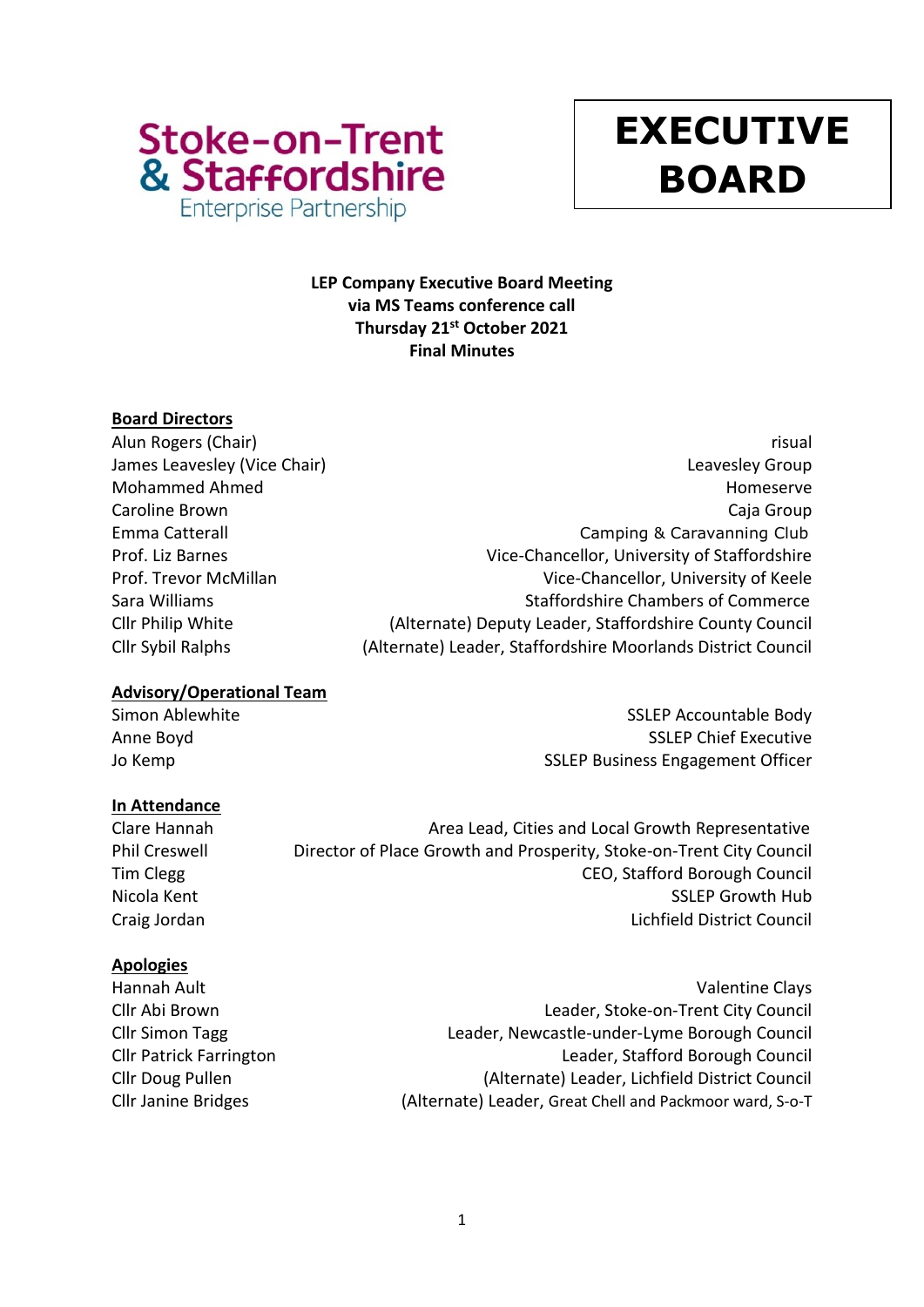#### **1. Introductions**

The Chair welcomed everyone to the meeting.

**SA** confirmed that the meeting was quorate.

#### **2. Apologies**

These were noted, as above.

#### **3. Declarations of Interest**

None.

#### **4. Notes of the previous meeting and matters arising**

Minutes were agreed as an accurate record.

**AB** commented that SW had made valid points regarding governance around LEP bids for external investment. AB had subsequently examined the Assurance Framework to establish that LEP hadn't breached any rules, as there weren't any detailed for this particular issue. However, the process will be factored into the new AF, depending on the national LEP review.

## **5. Chair's Update and Delegated Decisions**

- South Staffs DC's Leader, Cllr Brian Edwards, passed away on 13/08/21. The Chair paid tribute to Cllr Edwards's contributions and qualities and acknowledged that he will be sorely missed by all of us. Cllr Edwards was an alternate member for Cllr Patrick Farrington (the new Leader, Cllr Roger Lees, was appointed by SSDC on 14/09/21).
- LEP review The Levelling-Up paper is still expected in November, with the LGA still advising the same to LA colleagues.
- CEOs/Leader 1-2-1's continue.
- Director recruitment some suitable candidates have been known since summer. We are suspending recruitment until the national review results are known.
- WM & ME9 LEP Chairs continue to meet Tim Pile (GBSLEP Chair) stepped down from his post recently. Leaving a vacancy within GBS LEP and the LEP Network Board rep for the Midlands. The Char paid tribute to Tim's contributions and will be working with peers to identify a replacement.
- Midlands Connect the integrated rail plan around supercharging the Midlands has been released & covers managing data around transport for this LEP region.
- S-o-T activity Both Chair and CEO attended the Smithfield site & Spitfire opening ceremony occurred on 21<sup>st</sup> September and a roundtable meeting around Link Road, Powering-Up events & flexible workspace in city has also been held.
- The National Memorial Arboretum held its 20<sup>th</sup> anniversary celebration.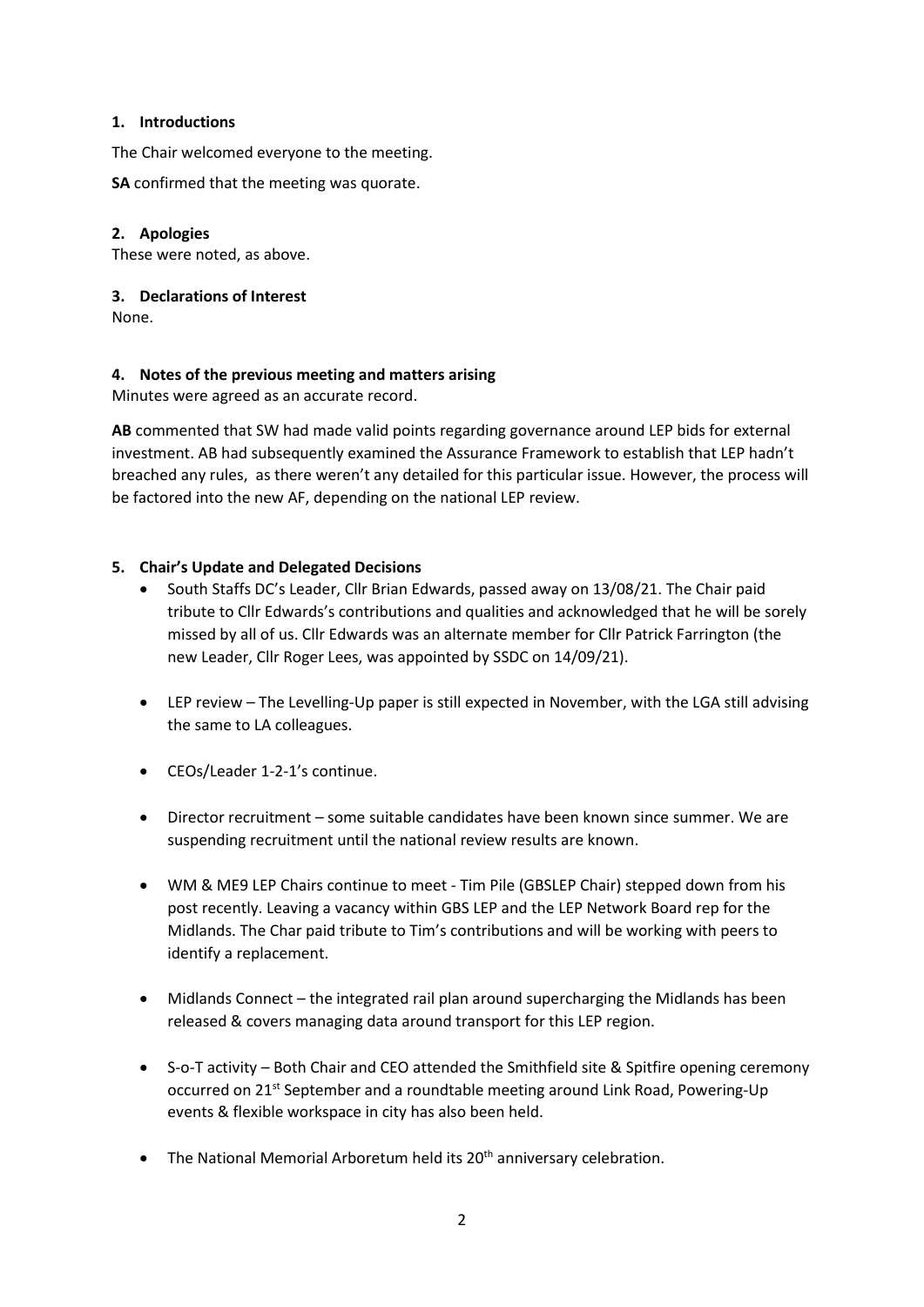- 'Pitch big' was the message around development from UKREiif, with the impact of social values to drive inward investment.
- Following the cabinet reshuffle Michael Gove is the lead minister at MHCLG (now DLUHC). This feels favourable for LEPs. At a conference he discussed local decision making, which could be key.
- Both Chair and CEO are working closely with Growth Hub colleagues to Growth Hub colleagues to further develop their datasets and insights. We will be able to show a dashboard for impact soon. Titbits suggest significant change in business engagement since reopening of the economy. More than 50% of interaction is now digital, whereas it was previously by phone. Activity on geography is evenly split & represents distribution of our population too.

## **6. CEO's update**

- A letter of congratulations has been sent to Michael Gove from the LEP network.
- A CSR submission prepared by the LEP network was included in this Board pack. There are more positive noises being mooted by Government, with the suggestion that LEPs *could* be strategically linked to the Levelling-Up paper.
- We are now leaning on our LEP reserves, as the first 6 months funding passed  $\omega$  30/09/21. This is a cause for concern across the LEP network.

**AR** agreed that as core funding has expired, we are very lean & can offer little exposure. It is recommended we carry on as now, until the December Board meeting, using the sufficient reserves. Other LEPs are planning redundancies, but we recommend holding-off until the LEP review outcome is known & therefore not moving too fast.

- Meetings have been held over recent months with many stakeholders (inc. Made Smarter, SOT Health & Well-being Board, FE College Principals, LEP team site visits, Network of Networks, Private sector business leaders, DIT). We continue to be visible & vibrant, with our LEP project management actively continuing.
- Operational news Sam Hicks is moving on to Staffordshire County Council & we wish to pay tribute to her for all the help & advice she has provided over her 3 years at SSLEP. We wish her well. JK's role extension was confirmed, via electronic vote last month, to 2022. To free up her time & turn her remit to more engagement activity we wish to bring in an executive support person to support the CEO.

## **7. Delivery Plan**

This has been formally signed off via the electronic vote requested last month. To provide a background though; there was a one-month turnaround for this plan, which was put to the T&F group before Board. Thanks were expressed to all involved.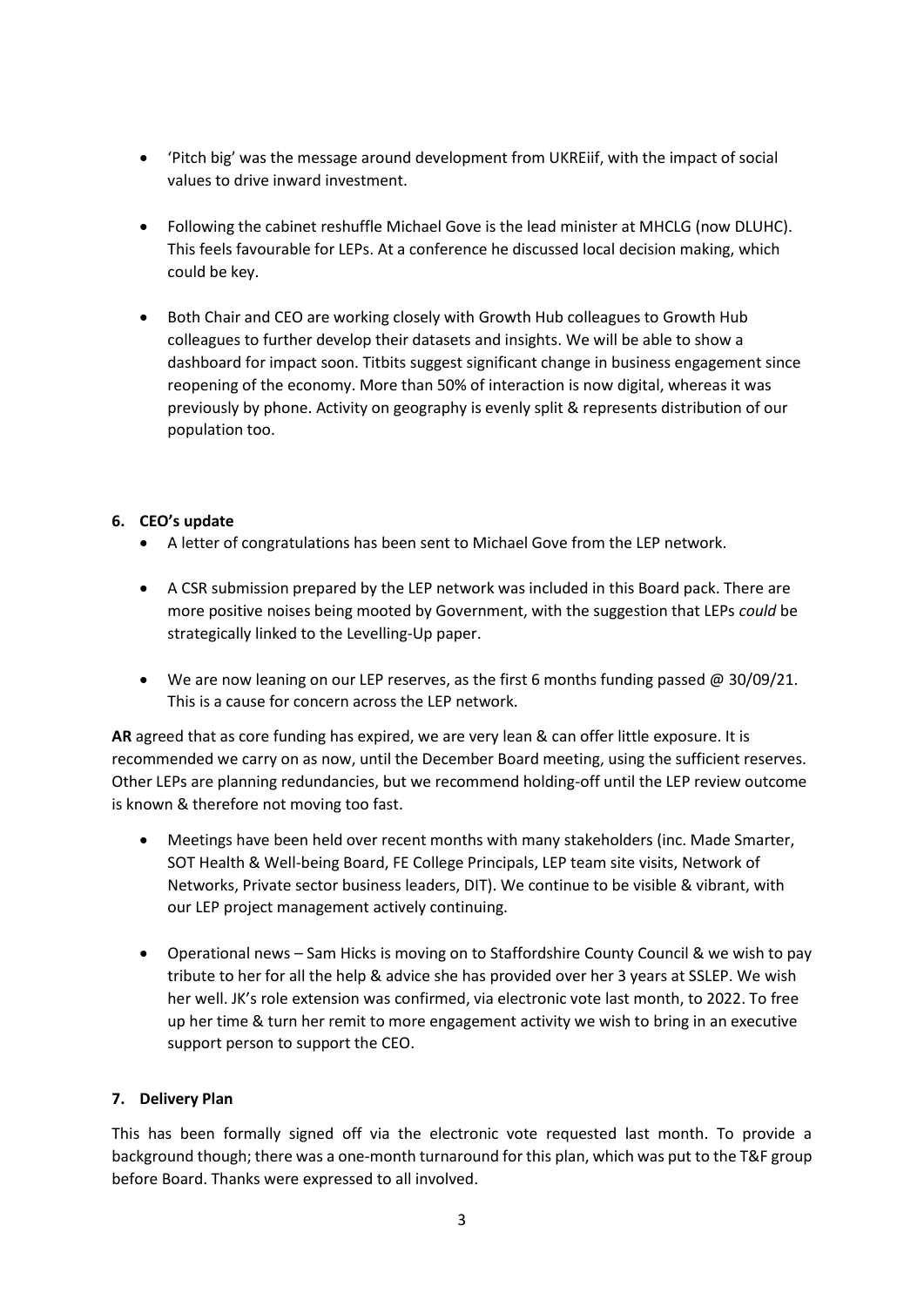This is our plan of action to reshape, whilst maintaining an eye on what we must continue to do in respect of core responsibilities including programme management, marketing & comms, the Hatch insight & any future reviews of the Assurance Framework.

Thanks were expressed to Hannah Ault & Claire Abbotts for the report & comms. There is a new collaboration with Midlands Engine comms & also a national thought piece to raise our profile.

The element of the plan from April to Sept has been delivered.

AB advised that she has sat in on national review for Growth Hubs with Nicola Kent. The job specification for our new GH manager is written and seeks approval from Board to appoint ince the LEP Review is concluded (14, App 3 of pre-Board papers under T&F Group section refers). We are not actively recruiting at this moment.

Insight Commission – Growth Company Business were appointed in September & a telemarketing company is shortly to be recruited. An economic forum will converge from HE, FE & LA partners to add value to this insight/SITREP.

The Hatch review is taking stock of our assets to risk assess. This will help us going forward & will be brought to the November Board meeting.

#### **8. National policy paper**: **Skills for jobs**

LB provided an overview of this topic, which was originally submitted in the spring of 2021. It needs updating now & a revised report by late 2021/early 2022 is due. SAP will need this information to help look at where to invest & as a lever to maximise their influence.

It is expected to further provide information about skills strengths & skills gaps, then provide plans for upskilling, reskilling. These provisions will need to be matched through HE & FE establishments.

Regionally skills strengths are: Engineering and Advanced Manufacturing, Energy, Logistics & Construction. Whereas training needs are Digital, STEM, Skilled construction (e.g. architects) & Health & Social Care. It could also look to advise the local labour market transition to net zero.

Action plan - Employers want to work more closely with schools, FE & HEs to ensure good practice & follow through to student careers by;

- Supporting the development of the wave 2 IoT applications.
- Supporting development of "pipeline" skills capital projects to improve the estates & infrastructure of education providers to enable delivery of priority skills provision (e.g. digital, construction, health & social care, transport & logistics, green energy).
- Further developing the CEC network to include all schools.
- Supporting apprenticeship growth programmes (inc. apprenticeship graduation ceremonies).
- Supporting the local delivery of plans for jobs/future lifetime skills guarantee schemes

This aligns well with the bill going through parliament, published in January 2021 – 'Skills for Jobs White Paper' focussing on employer led information for skills gaps, post age 16. It hopes to address identified challenges & investment for FE.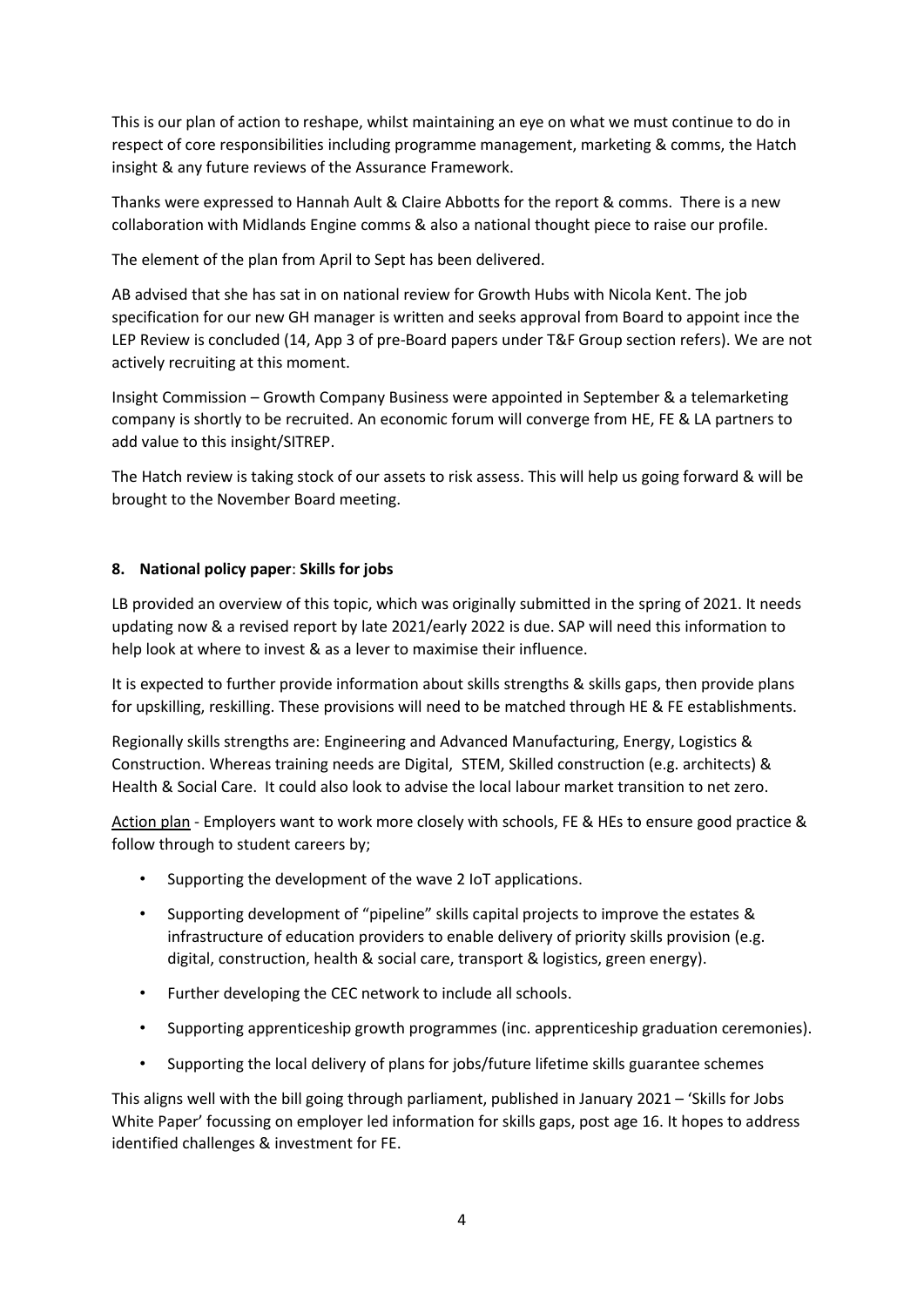A further key focus is around business groups being at the heart of this in the development of different qualifications i.e. for apprenticeships & high technical qualifications.

Lifetime Skills Guarantee – hopes to allow people access to student finance to retrain/upskill through life. It may change the way HEs work.

Staffordshire University is one of 13 providers nationwide.

**JL** queried whether this would act as a kitemark for employers, like the former IIP award. **AR**  suggested that we could offer a LEP kitemark.

LB clarified that it is more about recognising employers who understand how to place young people, offer placements & engage with education providers.

**AB** thanked LB & added that having previously acted as a commissioner at the Learning & Skills Council she has witnessed this being discussed for a long time, so how can we change?

**LB** suggested looking across the county & learning from each other. LB had confidence in the new approach which demonstrated strong collaboration with providers. Convening a group & ensuring diversity of provision.

**SW** added that Chambers are running pilots & will share with SAP once information has been reviewed.

**LB** reiterated that there has been an ongoing challenge with DWP to support this locally, as mentioned at previous Board meetings.

#### **9. SAP**

**LB** advised that SAP have responsibility for skills reports & overseeing funds. This is supported by Staffordshire County Council via Tony Baines, Darren Farmer & Dave Poole.

The Future Workforce Sub-Group has a common agenda & has provided a better representation of providers & expanded the skills group, thus effectively creating a larger SAP. The FW group can be merged with SAP.

LB steps down from her role as Staffordshire University VC & therefore SAP/FW Chair in Dec.

Martin Jones is stepping up to the VC role in January 2022, but there is still the vacancy for the SAP Chair

**AR** suggested that volunteers should put their names forward and a decision can be made at December's Board,

Nominations to **AR** or **AB** please.

NB - **AB** issued a missive to the Board on Friday 22<sup>nd</sup> October @ 09:02hrs (post Board meeting) asking that these nominations (& other voting issues) are sent **via JK** to collate.

#### **10. SPMG update**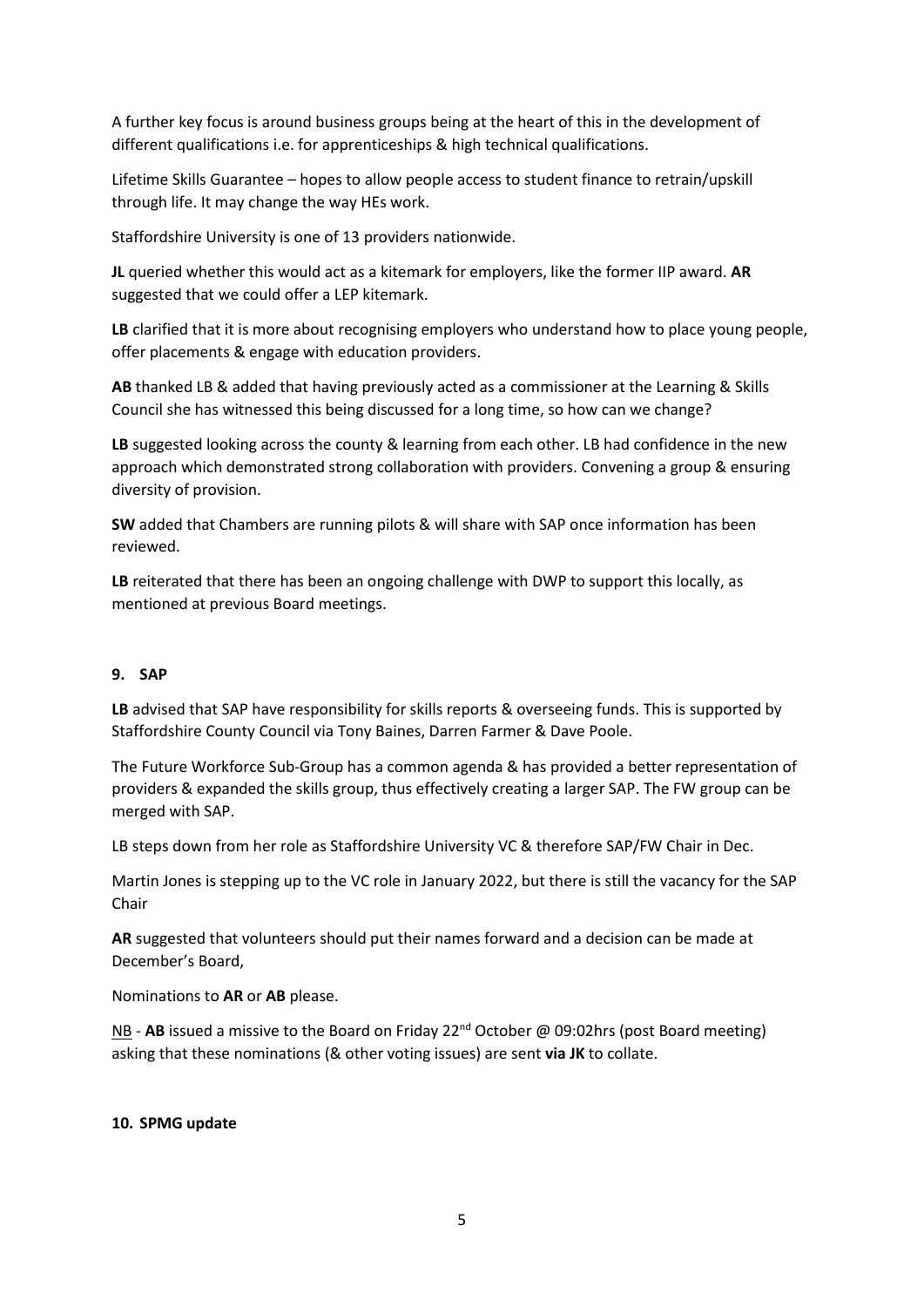**JL** expressed apologies for the late SPMG paper (which had been issued on 20/10 @ 17:50 & therefore not included in the original Board or mod.gov pack). However, since last night's paper more information had arrived this afternoon.

Endorsement of Andrew Barrett as the second public sector representative on SPMG was sought. - **Ratified**.

SPMG need a VC. EC has volunteered for the role. **Ratified.**

There have been issues around ensuring monies are spent in time & that outcomes are deliverable, for **GBF & City Deal** projects.

A potentially complicated issue for Shire Hall, when the main contractor went into administration, was avoided via the prompt appointment of another contractor. Outcomes will be delayed until June, but LEP monies will be used by the March deadline.

Cornhill - Moorlands DC have delivery issues. They still hope to deliver in time & have asked SPMG to accommodate them. A request has *just* come in, so an appeal was made that AR, JL & MA be given time to read the proposal & make delegated decisions.

**LB** queried whether clawback would occur if funds are not spent by 03/21.

**JL** & **SA** explained that SA as S151 Officer can commit to other projects (such as i54 previously), meaning that other projects can receive funds to ensure monies are spent, in sight of BEIS. All GBF is allocated & we have used some reserves on these, so if there are delays we can ensure that GBF funding is used first, by switching with these LEP reserves. If we need to reallocate it will be an SPMG decision which will be brought to the Board to agree.

• **AR** – reiterated JL's request that can the subset of people have delegated responsibility for decision? **No objections**.

**JL** - **Blugher 2** - Blythe Park is still a red flag. The A&F committee are aware of site problems. The developer only confirmed today that they are suggesting a new design, this had only previously been heard second hand. A traffic light system, not roundabout, is now proposed. The charge re: the roundabout was spread across the site, so this now causes issues. With existing grant and loan awards

Outputs & job creation is unlikely to be achieved by 03/22.

The request was made for the same subset of Board members (JL, AR & MA) to have delegated authority to decide. Plans are awaited, but further delays can occur attempting to convene SPMG & waiting for Board meetings.

**LB** whilst supportive of the suggestion was concerned that this scheme as already been substantially delayed & causes real concern in terms of when we draw a line. Should it be a full Board item if further delays are encountered?

**JL** agreed – it remains a remain our help is needed. SPMG would like to see it proceed if possible. The plan has intensified. It is only 48 hrs ago that the developer officially advised of changed plans. Rest assured the developer has not received any LEP funds to date.

• Motion to allow the same subset to have delegated responsibility for the decision. N**o objections**.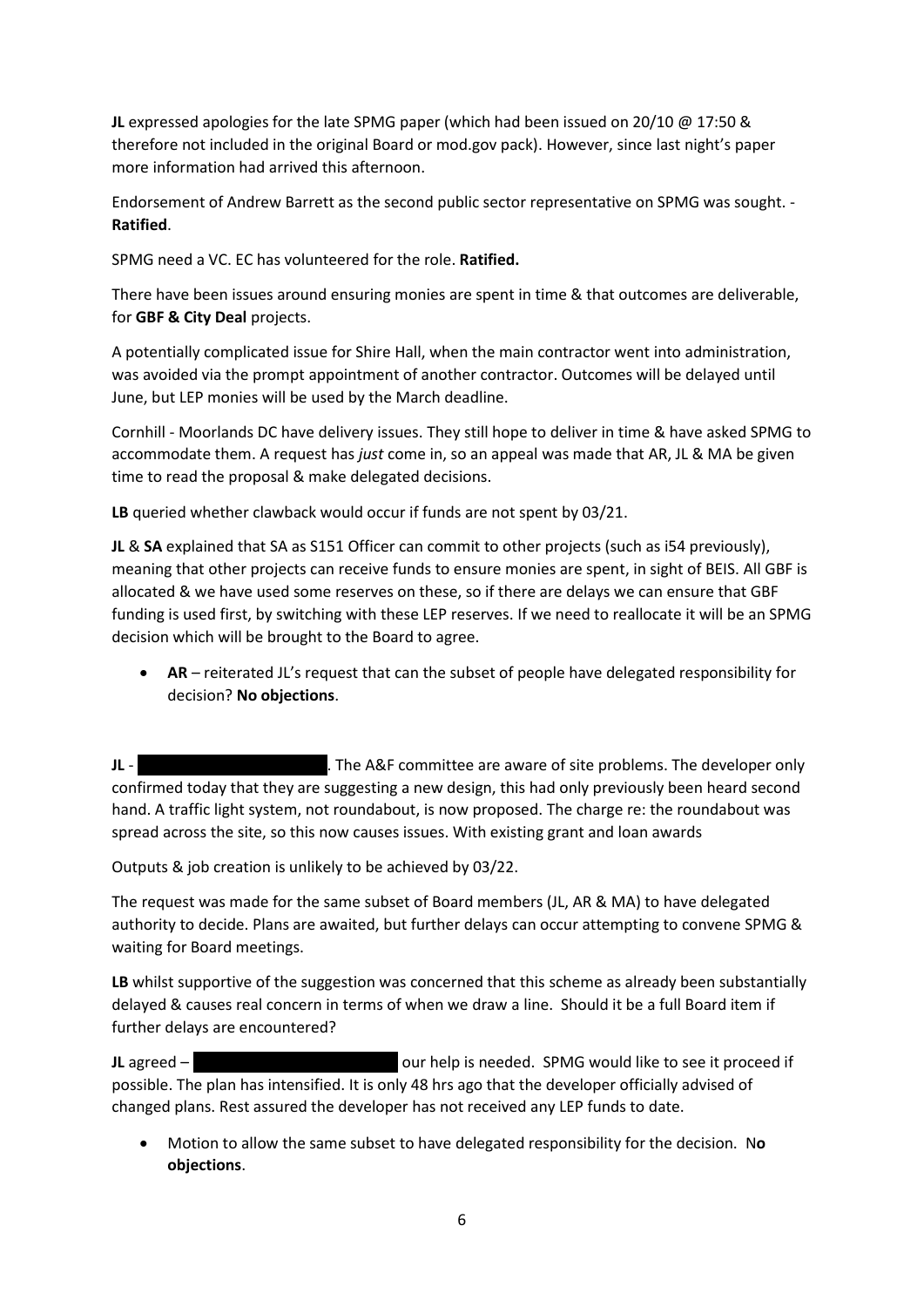## **11. Mid-Year Review**

**AB** advised that a formal summary would be circulated with these Board minutes. However, there were no surprises as regular meetings are held with Clare Hannah & her team.

There are three ongoing actions; two are in the domain of BEIS/CHGLU (now DLUHC), whilst the third is our issue of Board recruitment, which we are delaying until post-review (per Chairs comments at item 5).

**CH** informed the Board that she will supply AB with an updated version of the minutes, which have been shared with BEIS colleagues. They are aware Government owe the LEPs an answer but will continue to share when information is known.

City Deal carbon emissions reporting need refining, we currently do not have all details.

Thanks were expressed to **SA** too for help &advice throughout.

# **12. A&F Committee**

**MA** talked the Board through aspects of the dashboard. (GBF, Shire Hall & Core Grant items had been discussed @Item 10 SPMG & Item 6 CEO's update). Skills Equipment fund has been fully utilised.

- The **diversity** perspective on the Board needs to be monitored, as LB's departure takes the female percentage down from 40% to 33.3%. At present BEIS guidelines are to achieve 50:50 by 2023.
- **ESIF** reports has not been received over the past few months. Can we push for this information from Government as this has not been as visible as we would like? **LB** & **AR** agreed we should ask for reports, as we need to make assurances, due to having responsibility for delivery.

**AB** added that ESIF Committee hasn't met for some time, so calling a meeting of that subgroup is timely. There is already an offer from Nigel Senior to attend November's A&F, so matters are in hand.

**JL** has a report from NS, which he will circulate. He is to chair an ESIF meeting as this hasn't happened since he took over. (This sub-group meeting was subsequently arranged for Friday 29<sup>th</sup> October).

**AR** requested ESIF information for the Board by November, to further helps strengthen our position by December.

**MA** reiterated that much depends on the LEP review to gain resolution.

• **MA** introduced the subject of the **Annual A/Cs** which will be covered by SA @ Item 13. **SA** picked up on this & offered to bring this forward:- A good discussion occurred at A&F. Thanks were expressed to EC for casting a scrutinous eye over them. The Finance Dashboard picks up the relevant matters. There are a few minor amendments around the notes which the external Accountants (Deans) will action. The Accountant is on holiday until Monday 25<sup>th</sup> October, but they will be issued to the Board well ahead of the AGM though, where they will need to be ratified.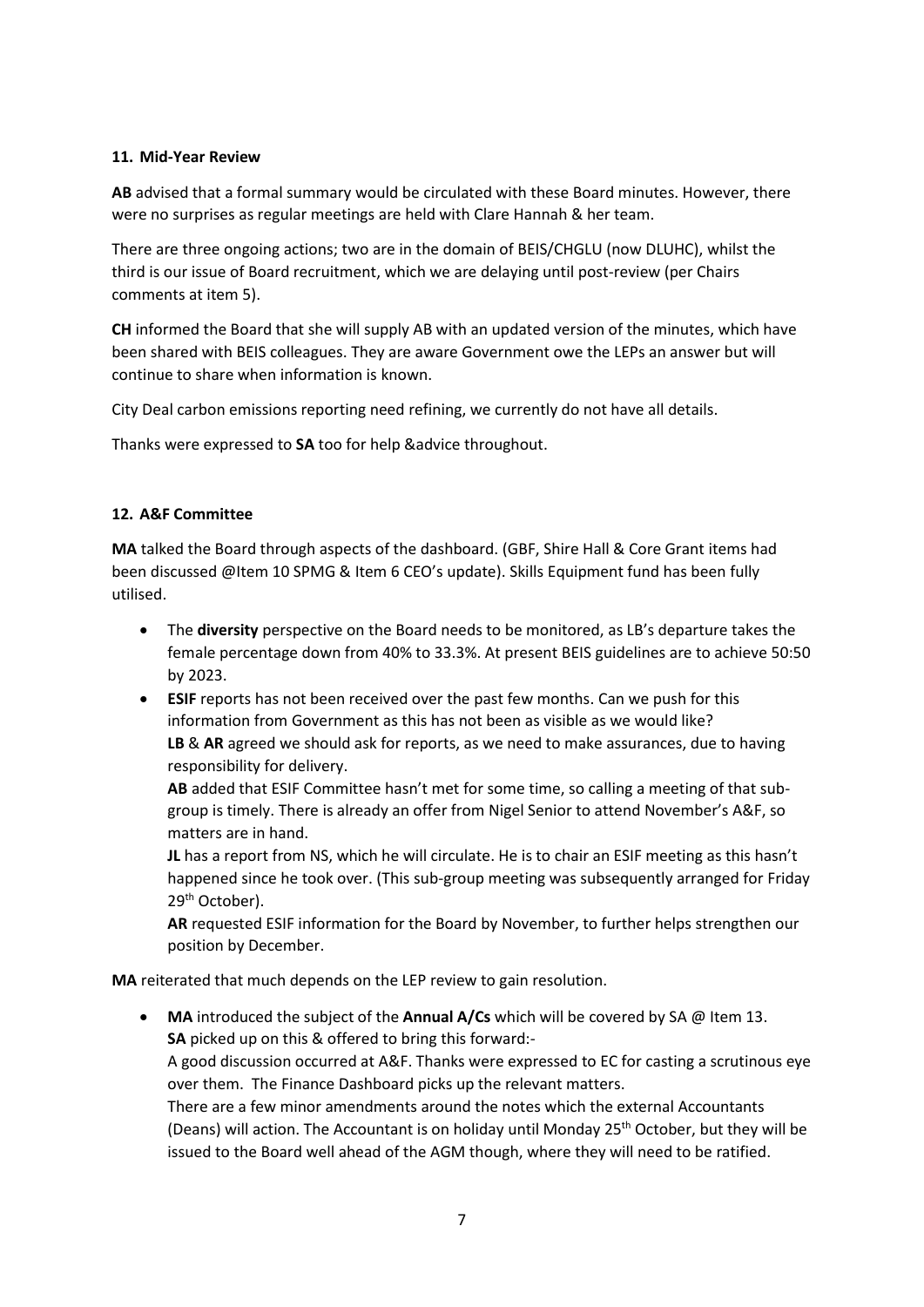(these were subsequently issued by JK on behalf of SA on Tuesday 26th October 2021 @ 13:52)

**AB** pointed out that AGM is before the next Board meeting, so it is important that Board read & offer any comments on the Ann A/Cs ahead of this, as the Directors names need to go on them legally.

• For quoracy the **A&F Committee** requires 2 x private & 1 x public needed attendee. SA asked for another public volunteer, albeit this is not a governance problem. **AR** asked for a public sector nominee to be given to AR & AB ahead of the next Board meeting, otherwise someone would be recommended & asked to take up this role.

**MA** – advised that some risks on the dashboard can be closed.

#### **13. Annual Accounts**

Brought forward to A&F section (Item 12) above.

#### **14. T&F**

AB advised that the T&F group had last met during the first week in Sept.

They had four recommendations:-

- **1.** Revision to ToR
- **2.** Delivery Plan now approved
- **3.** Job Description for the Growth Hub head approval sought please. NK has helped contribute.
- **4.** Extension of JK's contract to Jan 2022.

#### **15. Forward Plan**

Items (largely as shown on the Agenda) are:-

- LEP review
- Assurance Framework updates
- 5G update
- Future High Streets Fund & Towns Fund needed updates
- Transforming Cities Fund
- Midlands Engine/Midlands Connect updates

Please contact AR & AB to add any items.

#### **16. AOB**

- **AR** expressed his desire upon becoming LEP Chair in 2020 had been to build a strong team, but Covid happened & we have all been remote. As a team event, would we welcome festive drinks in December? Suggestions welcome.
- **AR** also suggested returning to F2F Board meetings thoughts welcomed.
	- ➢ **JL** agreed it would be good to see people, but in a location where people can virtually attend too. This requires the right technology; therefore the Judges Rooms might not be that location.